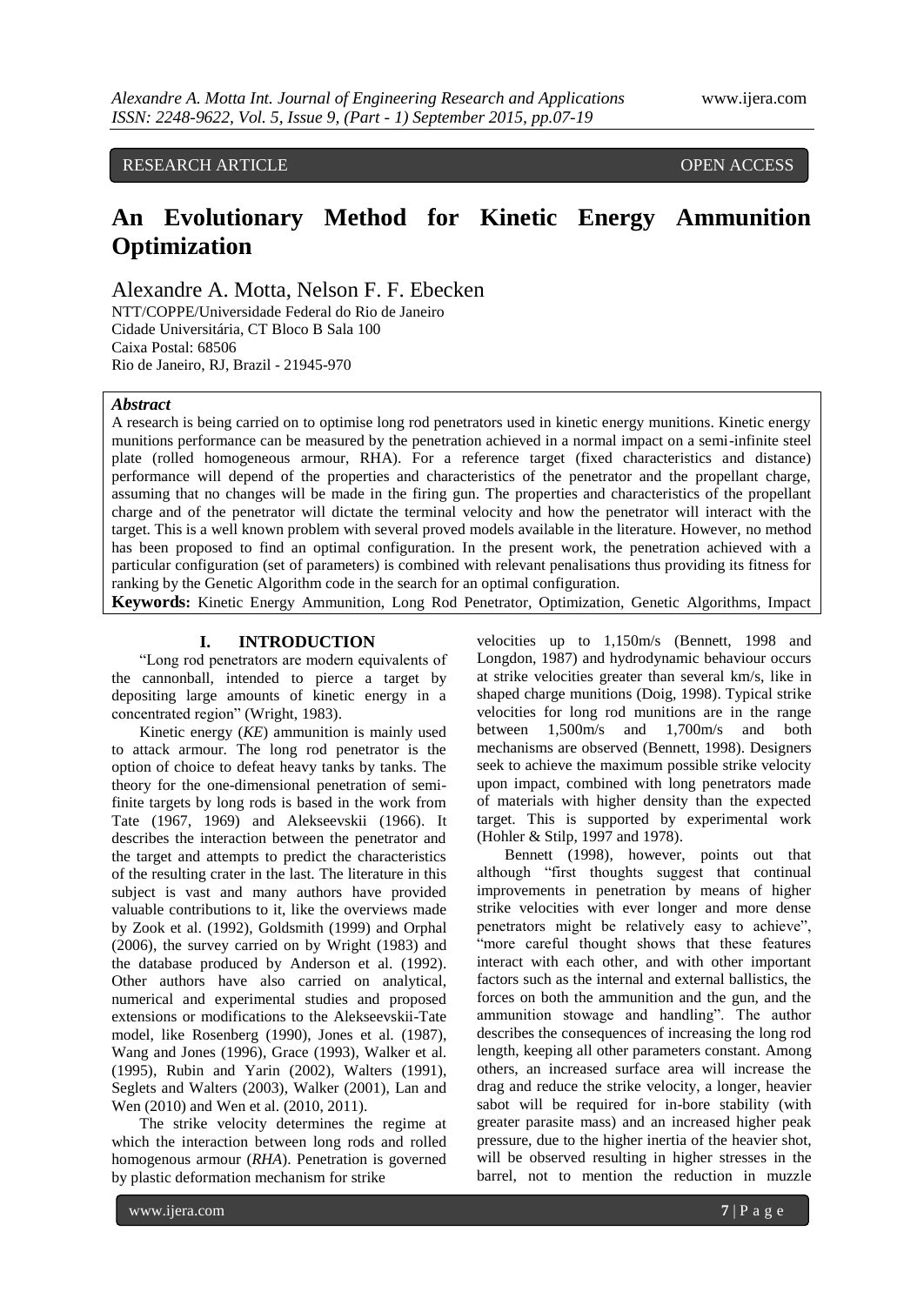velocity.

The models for interior, exterior and terminal ballistics of long rods presented by Bennett (1998) were selected for use in the present work to estimate the performance achieved using configurations described by a set of parameters. These models are summarized in sections 2.1, 2.2 and 2.3. For consistency, the parameters herein are limited to: penetrator diameter, penetrator length-diameter ratio, penetrator density, sabot-penetrator length ratio, sabot mean diameter-bore diameter ratio, sabot density, charge mass, charge force constant, charge *α*, charge *β*, charge ballistic size, charge form function and propellant shape. Gun chamber volume and shot travel were not considered because they are related to the gun, not the ammunition. Each set of parameters (variables) constitutes an individual in the Genetic Algorithm (*GA*) application. Fitness is measured by the penetration achieved in a target (*RHA*) positioned 1,000m away from the muzzle.

The machine used in the present development until the submission of the present article was a "domestic" PC (processor Intel(R) Core(TM) i5- 2500K, 4GB RAM, Windows 7 Professional). All implementation was carried on using Fortran.

# **II. BALLISTIC MODELS**

# **2.1 Interior Ballistics Model**

Bennett (1998) proposed the use of the lumped parameter model as presented in Longdon (1987). The behaviour of the gas during the combustion and its expansion processes are described in terms of the average gas properties and rates of change. According to the author, this assumption is particularly adequate near the muzzle and therefore suitable to predict the muzzle velocity and the peak pressure. This model calculates the muzzle velocity, allowing the determination of the shot trajectory and the strike velocity. All names and subscripts used by Bennett (1998) were kept for consistency.

Piobert's law governs the combustion of the propellant and it is assumed that all surfaces burn inwards at a constant burn rate. The ballistic grain size *D* is measured as the shortest distance between opposing sides and combustion ends when these sides meet and *D* equals zero. The burning rate depends on the ambient pressure and is defined by the fraction *f* of *D* remaining at a time *t*:

$$
\frac{df}{dt} = -\frac{\beta p^{\alpha}}{D},\tag{1}
$$

where  $\alpha$  (the burning rate coefficient) and  $\beta$  (the burning rate index) depend on the propellant.

The geometry of the propellant grain determines the relationship between f and the mass fraction of burnt propellant (*z*) through a semi-empirical

constant, the form function (*c*):

$$
z = (1 - f) (1 + cf).
$$
 (2)

The energy released during combustion of the propellant charge can be evaluated according to:

$$
E_p = E_s + E_g + E_u + E_r + E_q + E_{\varepsilon} + E_{\mu}
$$
\n(3)

where:

 $E_p$  = energy released by the propellant charge  $E<sub>s</sub>$  = shot *KE*  $E<sub>g</sub>$  = gas *KE*  $E_u$  = unburnt propellant *KE*  $E_r$  = recoiling mass (gun)  $KE$  $E_q$  = gas residual heat  $E<sub>\epsilon</sub>$  = barrel strain energy  $E_\mu$  = shot friction

Typically, the strain energy of the gun is less than 0.5 % of the total energy and can be neglected (Longdon, 1987). The equations of motion for the shot travelling inside the barrel can be written as:

$$
m \frac{dv}{dt} = A_b (P_s - P_a) - R_i
$$
  

$$
v = \frac{dx}{dt}
$$
 (4)

where:

 $m =$  combined mass of the penetrator and the sabot

 $v =$ shot velocity

 $x =$ shot displacement in the barrel  $A_b$  = bore cross-section

 $P_s$  = shot base pressure

 $P_a$  = atmospheric pressure

 $R_i$  = resistance to motion (friction)

Fourth order Runge-Kutta integration was used to calculate the muzzle velocity, the maximum chamber pressure and the shot motion, allowing the determination of the maximum nominal sabot shear stress (*NSSS* – the first constraint in this application), the maximum value achieved by the breech pressure (the second constraint, assumed to be equal to  $P_b$ ) and the all-burnt position (*AB*, the last constraint). The *AB* is the position in the bore the projectile is in the instant that all propellant charge is burned.

## **2.2. Exterior Ballistics Model**

For long rod penetrators, the distance between leaving the gun and striking the target is generally no more than 3,000m and therefore the trajectory lasts 2s or less hence, the only factors that need to be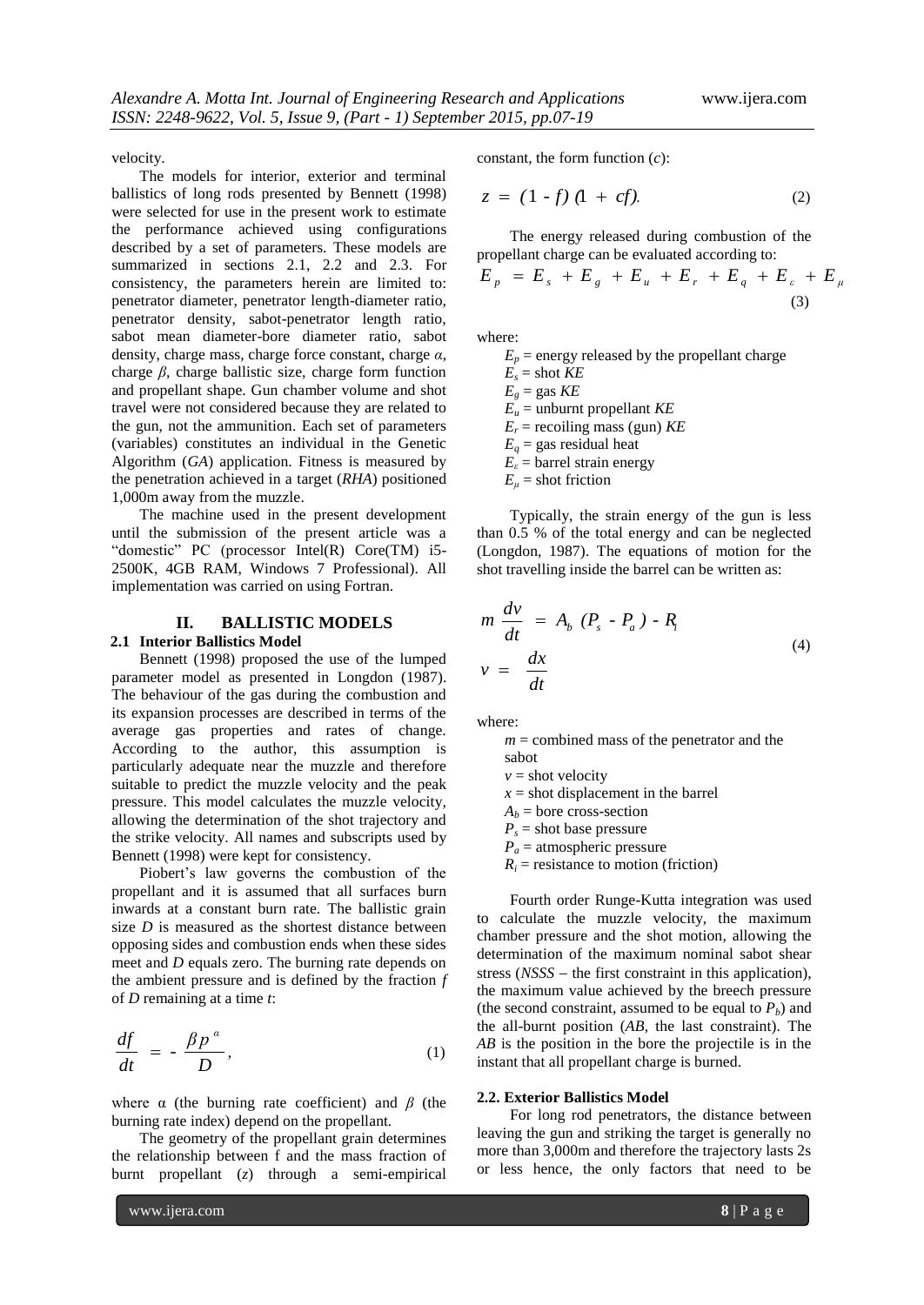considered are drag and gravity (Bennett, 1998). This model allows the determination of the strike velocity, required to determine the penetration in the target.

The drag force  $(F_D)$  can be calculated as:

$$
F_D = F_N + F_S + F_B + F_X + F_F \tag{5}
$$

where:

 $F_N$  = nose drag  $F_S$  = skin drag  $F_B$  = base drag  $F_X$  = excrescence drag  $F_F$  = fin drag

Drag forces are calculated using Eq. 6 (McCoy, 1999):

$$
F = \frac{1}{2} \rho C_D \left( \frac{\pi d^2}{4} \right) v^2, \tag{6}
$$

where:

 $C<sub>D</sub>$  = drag coefficient *d* = penetrator diameter  $v =$  penetrator velocity  $\rho = \text{air density}$ 

And the equations of motion for the projectile become:

$$
m_p \ddot{x}_1 = -F_D \cos(\theta \theta)
$$
  
\n
$$
m_p \ddot{x}_2 = -F_D \sin(\theta \theta) - p g
$$
\n(7)

where:

 $m_p$  = penetrator mass

 $x_1$  = horizontal displacement from the muzzle

 $x_2$  = vertical displacement from the muzzle

 $\theta$  = angle between the penetrator velocity vector and the horizontal

#### **2.3. Terminal Ballistics Model**

Finally, the model adopted by Bennett (1998) starts assuming hydrodynamic penetration, similarly to the model presented by Held (1991) for shaped charges.

After the initial contact, the velocity of the rear of the penetrator is assumed to be constant, equal to

the strike velocity, *v*. As the penetration process develops, the crater growth is assumed to happen at a constant rate, *u*. Using Bernoulli, it is possible to write:

$$
\rho_p (v - u) = \rho_t u^2, \qquad (8)
$$

where:

 $\rho_p$  = penetrator density  $\rho_t$  = target density  $v =$ strike velocity  $u =$  crater growth rate

It is also assumed that the crater stops growing when the whole penetrator is eroded. Therefore:

$$
\frac{L}{v - u} = \frac{P}{u},\tag{9}
$$

where:

 $L =$  penetrator length  $P =$  penetration depth

Rearranging Eq. 8 and 9, the penetration equation can be obtained:

$$
\frac{P}{L} = \sqrt{\frac{\rho_p}{\rho_t}},\tag{10}
$$

Since the strike velocity is below the lower limit for pure hydrodynamic penetration, an experimentally determined coefficient, *k*, is added to Eq. 10:

$$
\frac{P}{L} = k \sqrt{\frac{\rho_p}{\rho_t}},\tag{11}
$$

Bennett (1998) proceeds providing a sample set of data (presented in section 2.4) which was adopted as reference.

#### **2.4. Data and Limits**

The data used by Bennett (1998) was used as approximate central values for the minimum and maximum values for each variable of the problem. These values and the lower and upper limits for each variable are presented in Table 1.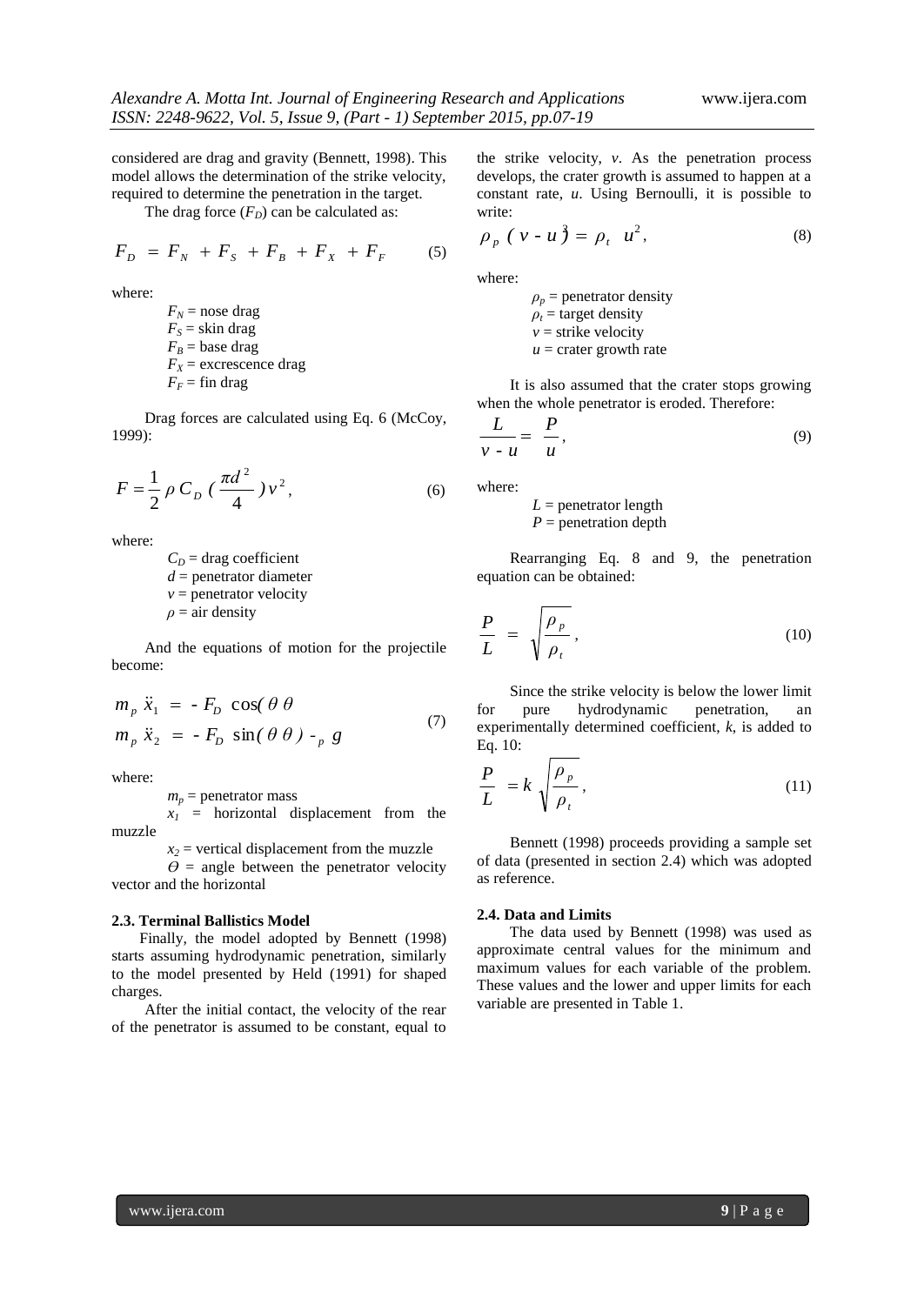| Table 1: Data and limits for the variables and constraints in the application |                            |                         |                         |  |  |  |  |
|-------------------------------------------------------------------------------|----------------------------|-------------------------|-------------------------|--|--|--|--|
| <b>Variable</b>                                                               | <b>Bennett</b> (1998)      | <b>Minimum</b>          | <b>Maximum</b>          |  |  |  |  |
| penetrator diameter                                                           | $0.025$ m                  | $0.020 \text{ m}$       | $0.030 \text{ m}$       |  |  |  |  |
| penetrator length-diameter ratio                                              | 16.0                       | 12.0                    | 20.0                    |  |  |  |  |
| penetrator density                                                            | $16,500$ kg/m <sup>3</sup> | $14,000 \text{ kg/m}^3$ | $18,600 \text{ kg/m}^3$ |  |  |  |  |
| sabot-penetrator length ratio                                                 | 0.760                      | 0.500                   | 0.850                   |  |  |  |  |
| sabot mean diam-bore diam ratio                                               | 0.500                      | 0.500                   | 0.850                   |  |  |  |  |
| sabot density                                                                 | 2,710 kg/m <sup>3</sup>    | $2,000 \text{ kg/m}^3$  | 7,850 kg/m <sup>3</sup> |  |  |  |  |
| charge mass                                                                   | $6.700$ kg                 | $6.500$ kg              | 7.200 kg                |  |  |  |  |
| charge force constant                                                         | 951,000 J/kg               | 940,000 J/kg            | 1,050,000 J/kg          |  |  |  |  |
| charge $\alpha$                                                               | 1.680E-9                   | 1.680E-9                | 1.680E-9                |  |  |  |  |
| charge $\beta$                                                                | 0.993                      | 0.950                   | 1.000                   |  |  |  |  |
| charge ballistic size                                                         | $0.0015 \; m$              | $0.0012 \text{ m}$      | $0.0018 \text{ m}$      |  |  |  |  |
| charge form function                                                          | 0.190                      | $-0.050$                | 0.200                   |  |  |  |  |
| propellant shape                                                              | stick                      | <b>Stick</b>            |                         |  |  |  |  |
| <b>Constraint</b>                                                             |                            |                         |                         |  |  |  |  |
| <b>NSSS</b>                                                                   | 63 MPa                     | N/A                     | 100 MPa                 |  |  |  |  |
| $P_b$                                                                         | 462 MPa                    | N/A                     | 550 MPa                 |  |  |  |  |
| AB                                                                            | 33%                        | 27%                     | 35%                     |  |  |  |  |

**Table 1: Data and limits for the variables and constraints in the application**

# **III. METHOD AND INITIAL RESULTS 3.1 The method**

The choice for *GA* as optimization method follows from the problem characteristics: it is a multi-variable problem with conflicting objectives and a variety of constraints. The implementation was validated using the examples provided in Bennett (1998).

In *GA*, a random population is generated and a value of fitness is attributed to each individual. Individuals in a given population are ranked according to this value and elitism, cross-over and mutation operations can be applied producing a new generation. This generation will be ranked as the first and new operations may be applied (Goldberg, 1989 and Motta, 2004). This is repeated successively until a criterion is met  $-$  in the present work a previously selected number of generations.

The strategy used by Motta & Ebecken (2006) was selected for the present work: each set of parameters (or variables) were arranged in an array, constituting an individual, a set of individuals constituting a generation. The main difference is that binary codification was only used to perform crossover and mutation operations. All other operations were performed in decimal, double precision codification. Similarly to this work, random monopoint cross-over and mutation operations were implemented in non-elite members of the population.

An initial population of individuals with random attributes (valid variable values) is generated and their fitness determined, after which they are ranked and the non-elite members submitted to cross-over and mutation operations (according to the respective probabilities of occurrence), resulting in a new generation. This process is repeated until a criterion is reached (in this work, a pre-selected number of

generations).

The process to determine the fitness of an individual  $-$  or a configuration, a set of variables, followed the ballistic model described in item 2: the muzzle velocity was calculated using the interior ballistics model, feeding the exterior ballistics model to determine the strike velocity which was used by the terminal ballistics model to determine the penetration achieved by that configuration.

The constraints  $AB$ , *NSSS* and  $P<sub>b</sub>$  calculated in the interior ballistics model and other characteristics such as penetrator length or charge mass can be used to penalize a configuration. Initially, individuals with values outside the limits shown in Table 1 were given nil fitness but this strategy proved to lead to results that although reasonably similar and improved when compared to state-of-art ammunition performance lacked convergence in a strict sense. Therefore, other penalisation methods are being tested as discussed in item 3.2.

## **3.2 Sensitivity**

A sensitivity analyses was conducted to provide insight with respect to the impact of small variations in the values of the variables on performance. Charge mass variation was selected to illustrate this in the present work. Simulations were run with fixed values for all variables but the charge mass (all in the valid range) as shown in Table 2. The results are presented in Table 3. The application returned zero fitness for some values but it was not continue. It can be observed that variations in the charge mass between 7.01043 kg and 7.01473 kg  $-$  only 430 g, produce and unexpected result. The non-zero values in Table 3 are plotted in Fig. 1. These results are reproducible.

This model is highly sensitive to small variations in the parameters and this impacts convergence, as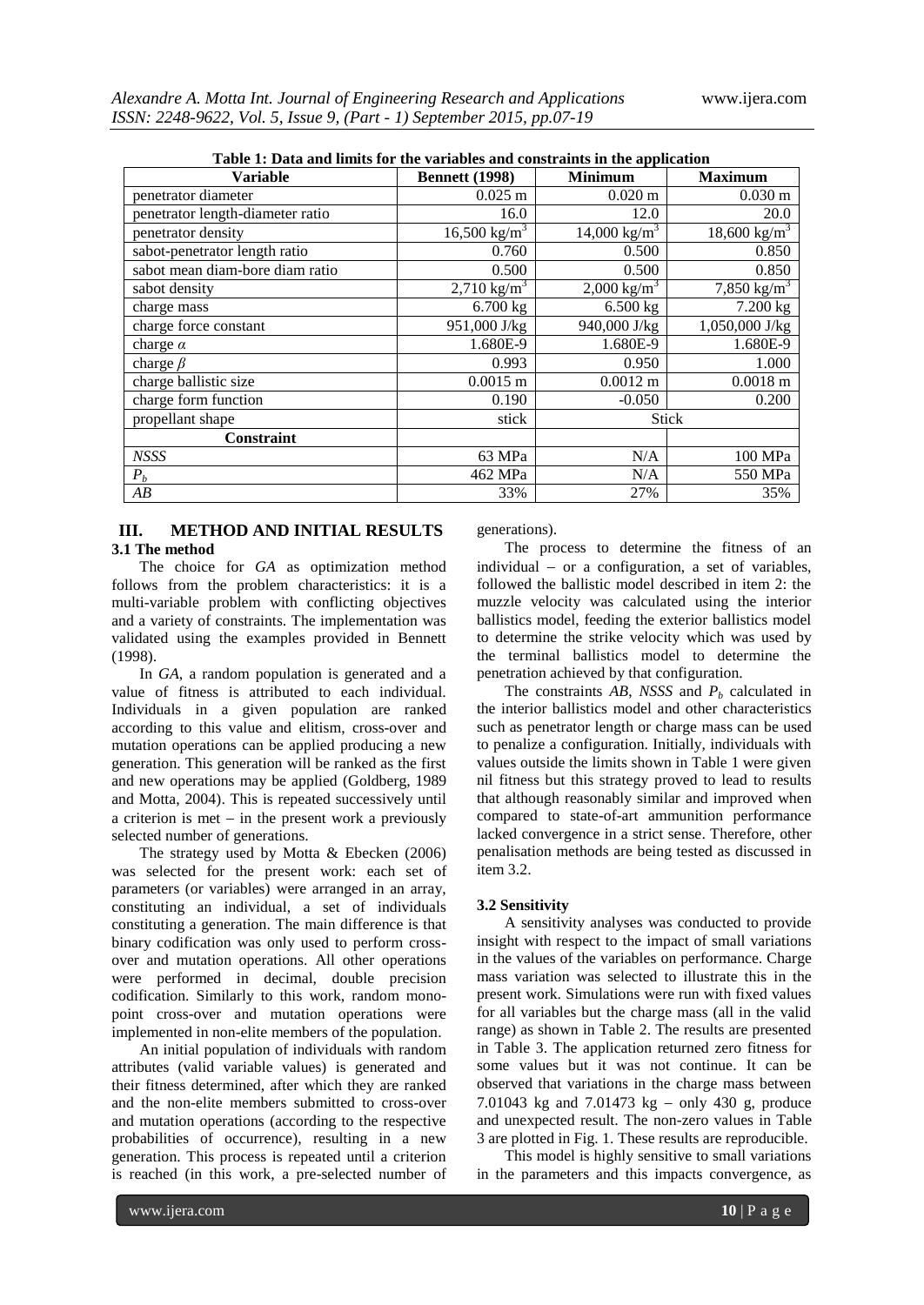shown in item 3.3.

| $1$ abit $2$ . I al allierely for schsitt vehess and vsis |                             |                       |                         |  |  |  |  |
|-----------------------------------------------------------|-----------------------------|-----------------------|-------------------------|--|--|--|--|
| <b>Variable</b>                                           | <b>Value</b>                | <b>Minimum</b>        | <b>Maximum</b>          |  |  |  |  |
| penetrator diameter                                       | $0.02870 \text{ m}$         | $0.020 \text{ m}$     | $0.030 \text{ m}$       |  |  |  |  |
| penetrator length-diameter ratio                          | 19.75                       | 12.0                  | 20.0                    |  |  |  |  |
| penetrator density                                        | 18202 kg/m <sup>3</sup>     | 14000 $kg/m^3$        | 18600 kg/m <sup>3</sup> |  |  |  |  |
| sabot-penetrator length ratio                             | 0.600                       | 0.500                 | 0.850                   |  |  |  |  |
| sabot mean diam-bore diam ratio                           | 0.540                       | 0.500                 | 0.850                   |  |  |  |  |
| sabot density                                             | $2137.64$ kg/m <sup>3</sup> | $2000 \text{ kg/m}^3$ | 7850 kg/m <sup>3</sup>  |  |  |  |  |
| charge mass                                               | variable                    | $6.500 \text{ kg}$    | 7.200 kg                |  |  |  |  |
| charge force constant                                     | 1032460 J/kg                | 940000 J/kg           | 1050000 J/kg            |  |  |  |  |
| charge $\alpha$                                           | 1.6760E-09                  | 1.680E-9              | 1.680E-9                |  |  |  |  |
| charge $\beta$                                            | 0.995                       | 0.950                 | 1.000                   |  |  |  |  |
| charge ballistic size                                     | 1.70 E-3 m                  | $1.20E-3$ m           | $1.8E-3$ m              |  |  |  |  |
| charge form function                                      | 0.095                       | $-0.050$              | 0.200                   |  |  |  |  |
| propellant shape                                          | stick                       | stick or grain        |                         |  |  |  |  |
| gun chamber volume                                        | $0.0078$ m                  | $0.007 \text{ m}^3$   | $0.009 \text{ m}^3$     |  |  |  |  |
| shot travel                                               | 6.611 m                     | $4.50 \text{ m}$      | $7.20 \text{ m}$        |  |  |  |  |

# **Table 2: Parameters for sensitiveness analysis**

# **Table 3: Fitness according to the variation of the charge mass**

| <b>Charge Mass (kg)</b> | Penetration (m) |
|-------------------------|-----------------|
| 7.01043                 | 0.66063         |
| 7.01065                 | 0.66068         |
| 7.01086                 | 0.66073         |
| 7.01108                 | 0.00000         |
| 7.01129                 | 0.00000         |
| 7.01151                 | 0.00000         |
| 7.01172                 | 0.00000         |
| 7.01194                 | 0.00000         |
| 7.01215                 | 0.00000         |
| 7.01237                 | 0.00000         |
| 7.01258                 | 0.66114         |
| 7.01280                 | 0.66074         |
| 7.01301                 | 0.66079         |
| 7.01323                 | 0.66084         |
| 7.01344                 | 0.66089         |
| 7.01366                 | 0.66095         |
| 7.01387                 | 0.66100         |
| 7.01409                 | 0.66105         |
| 7.01430                 | 0.66110         |
| 7.01452                 | 0.00000         |
| 7.01473                 | 0.66120         |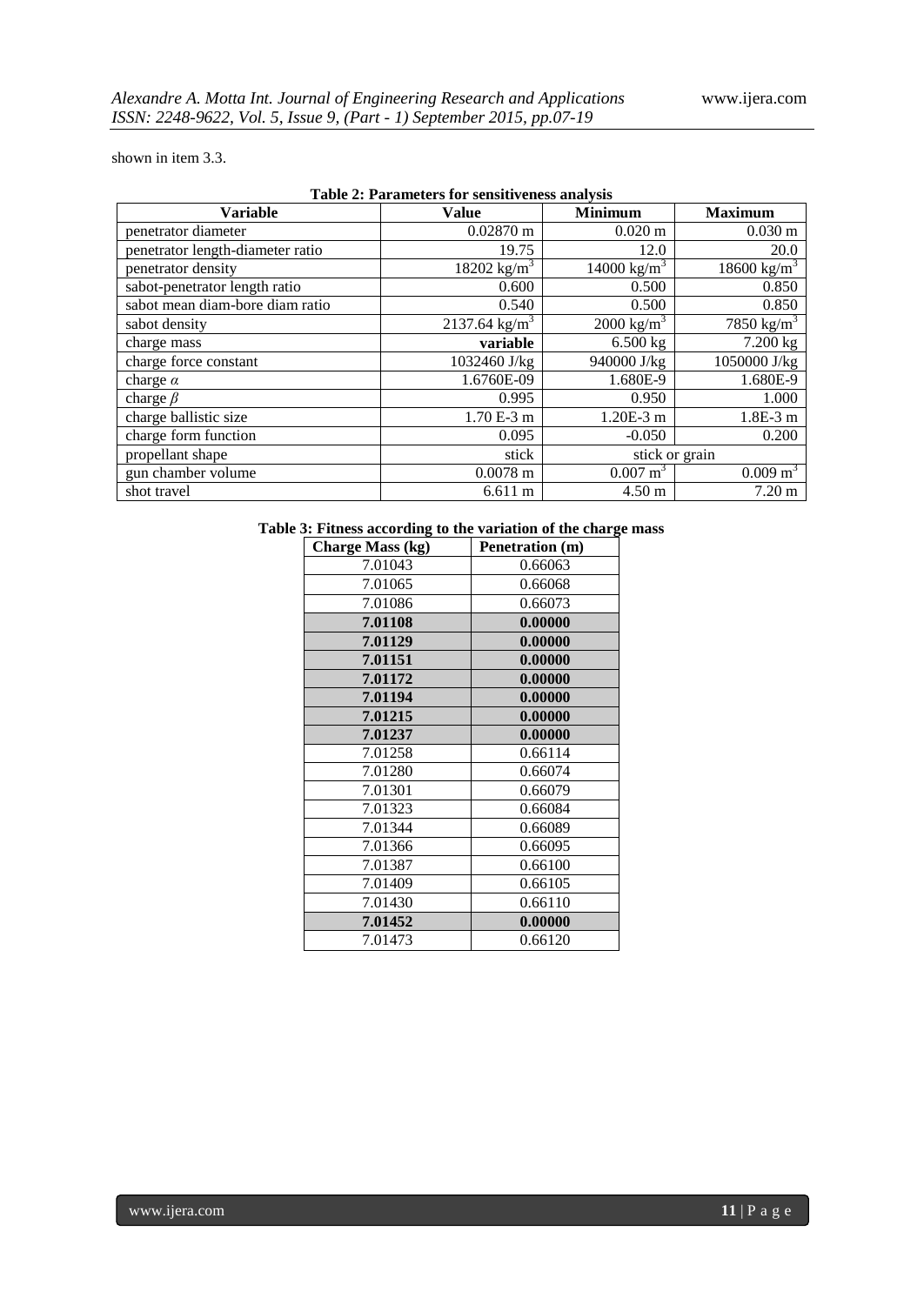

**Fig. 1: Sensitivity analyses: fitness variation according to different charge masses**

### **3.3 Convergence**

In this work, convergence refers to the generation in which the best fit individual (the set of parameters that resulted in the highest penetration) was found. After the implementation strategy was resolved, it was decided to use a population with 400 individuals – it was not observed a direct correlation between the size of the population and convergence although populations with less than 100 individuals

were not tried. The rates of elitism, cross-over and mutation also seemed to have little impact in convergence.

Table 4 shows five results obtained after 10,000 generations with 2% elitism, 70% cross-over rate and 90% mutation rate. One may argue that these rates are exaggerated, but virtually dozen executions with varied rates showed no direct correlation between them and convergence or the results obtained.

| <b>Elitism</b>               | 2%        |                |               |                |               |
|------------------------------|-----------|----------------|---------------|----------------|---------------|
| <b>Cross-over rate</b>       | 70%       |                |               |                |               |
| <b>Mutation Rate</b>         | 90%       |                |               |                |               |
| <b>Generations</b>           | 10000     |                |               |                |               |
| <b>Execution #:</b>          | 1         | $\overline{c}$ | 3             | $\overline{4}$ | 5             |
| <b>Highest Fitness:</b>      | 0.5177    | 0.5111         | 0.5076        | 0.5163         | 0.5205        |
| <b>Generation:</b>           | 7268      | 5555           | 2053          | 6777           | 8384          |
| <b>Best fit indiv.:</b>      |           |                |               |                |               |
| Penetrator Diam              | 0.0203    | 0.0223         | 0.0228        | 0.0218         | 0.0223        |
| Pen L-D Ratio                | 18.9196   | 19.6382        | 19.0821       | 19.3108        | 19.3809       |
| <b>Penetrator Dens</b>       | 17748.150 | 15705.612      | 15541.733     | 16458.950      | 17455.637     |
| Sabot L-Ratio                | 0.6587    | 0.5909         | 0.5527        | 0.6233         | 0.6341        |
| Sabot Diam-Ratio             | 0.5328    | 0.5615         | 0.5251        | 0.5357         | 0.5079        |
| <b>Sabot Density</b>         | 2349.428  | 2048.758       | 2324.745      | 2039.092       | 2115.995      |
| <b>Charge Mass</b>           | 7.1599    | 6.8416         | 7.0982        | 6.9152         | 7.1960        |
| <b>Charge Force Constant</b> | 1.050E+06 | 1.045E+06      | $1.040E + 06$ | $1.025E + 06$  | $1.026E + 06$ |
| Charge $\alpha$              | 0.9983    | 0.9965         | 0.9910        | 0.9977         | 0.9969        |
| Charge $\beta$               | 1.718E-09 | 1.567E-09      | 1.786E-09     | 1.794E-09      | 1.541E-09     |
| Charge Ball. Size            | 0.0016    | 0.0014         | 0.0014        | 0.0015         | 0.0014        |
| Charge Form Func             | 0.1015    | 0.1241         | $-0.0451$     | 0.0254         | $-0.0456$     |
| <b>Constraints:</b>          |           |                |               |                |               |
| AB                           | 0.3214    | 0.3113         | 0.3045        | 0.2702         | 0.3165        |
| <b>NSSS</b>                  | 1.736E+07 | $1.693E+07$    | 1.878E+07     | $1.666E + 07$  | 1.750E+07     |
| $P_b$                        | 1.158E+08 | 1.086E+08      | $1.142E + 08$ | $1.074E + 08$  | $1.142E + 08$ |

**Table 4: Results obtained after 10,000 generations**

Convergence for the executions showed in Table 4 can be observed in Fig. 2. The results are very good and above what is expected in practical terms for this

type of ammunition, but it is not considered that convergence was achieved. It should be noted that a logarithmic scale was used for the Generation axis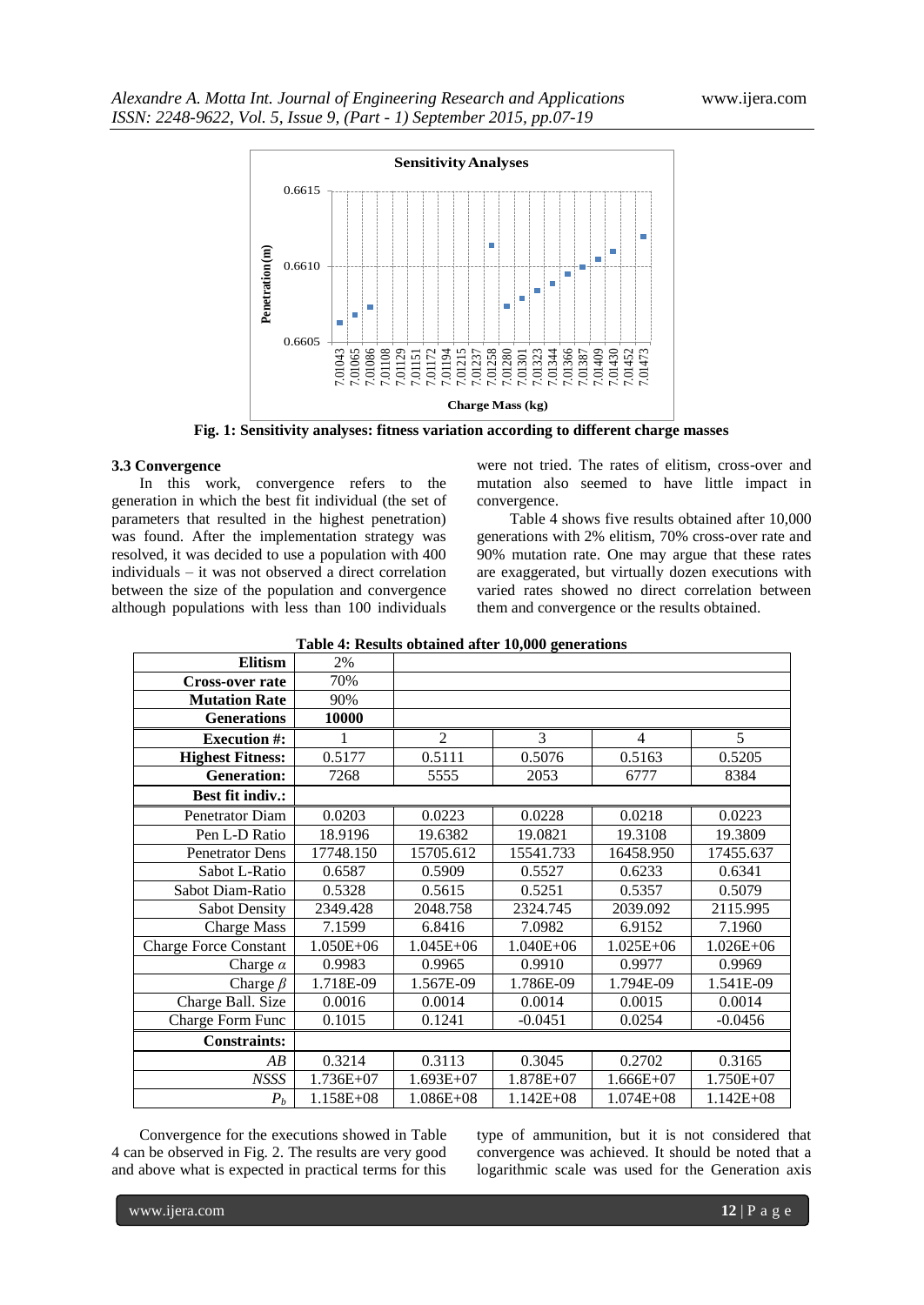(horizontal). Table 5 and Fig. 3 show the same outputs for 30,000 generations without any improvement in the convergence. Table 6 and Fig. 4 present the results using different cross-over rates and Table 7 and Fig. 5 present the results using different mutation rates (10,000 generations).

There are noticeable differences in the values of most variables and clearly the method, as is, did not achieve what is expected, a unique, reproducible solution. Increasing the number of generations did not produce any impact in the convergence.



**Fig. 2: Convergence (penetration achieved) after 10,000 generations**

|  |  | Table 5: Results obtained after 30,000 generations |
|--|--|----------------------------------------------------|
|  |  |                                                    |

| <b>Elitism</b>            | 2%            |                |               |                |               |
|---------------------------|---------------|----------------|---------------|----------------|---------------|
| <b>Cross-over rate</b>    | 70%           |                |               |                |               |
| <b>Mutation Rate</b>      | 90%           |                |               |                |               |
| <b>Generations</b>        | 30000         |                |               |                |               |
| <b>Execution #:</b>       | 1             | $\mathfrak{D}$ | 3             | $\overline{4}$ | 5             |
| <b>Highest Fitness:</b>   | 0.5187        | 0.5206         | 0.5117        | 0.5206         | 0.5180        |
| <b>Generation:</b>        | 14959         | 7666           | 26695         | 28076          | 22069         |
| <b>Best fit indiv.:</b>   |               |                |               |                |               |
| Penetrator Diam           | 0.0222        | 0.0212         | 0.0204        | 0.0225         | 0.0212        |
| Pen L-D Ratio             | 19.9960       | 19.7749        | 19.8852       | 19.6862        | 19.3110       |
| <b>Penetrator Dens</b>    | 14852.957     | 17817.392      | 16355.482     | 16325.378      | 17694.685     |
| Sabot L-Ratio             | 0.5688        | 0.6081         | 0.6338        | 0.7042         | 0.6546        |
| Sabot Diam-Ratio          | 0.5550        | 0.5020         | 0.5679        | 0.5173         | 0.5079        |
| <b>Sabot Density</b>      | 2210.531      | 2361.125       | 2197.778      | 2017.631       | 2055.335      |
| <b>Charge Mass</b>        | 7.0600        | 7.1561         | 7.1919        | 7.1252         | 6.6124        |
| <b>Charge Force Const</b> | $1.045E + 06$ | $1.007E + 06$  | $1.042E + 06$ | $1.048E + 06$  | $1.047E + 06$ |
| Charge $\alpha$           | 0.9989        | 0.9928         | 0.9956        | 0.9830         | 0.9924        |
| Charge $\beta$            | 1.772E-09     | 1.548E-09      | 1.561E-09     | 1.698E-09      | 1.558E-09     |
| Charge Ball. Size         | 0.0017        | 0.0013         | 0.0014        | 0.0013         | 0.0012        |
| <b>Charge Form Funct</b>  | 0.0567        | 0.0845         | $-0.0038$     | 0.1582         | 0.1427        |
| <b>Constraints:</b>       |               |                |               |                |               |
| AB                        | 0.3041        | 0.3401         | 0.3452        | 0.3473         | 0.2946        |
| <b>NSSS</b>               | $1.713E+07$   | 1.799E+07      | $1.698E+07$   | $1.460E+07$    | $1.676E + 07$ |
| $P_b$                     | 1.130E+08     | 1.110E+08      | $1.182E + 08$ | 1.135E+08      | 1.050E+08     |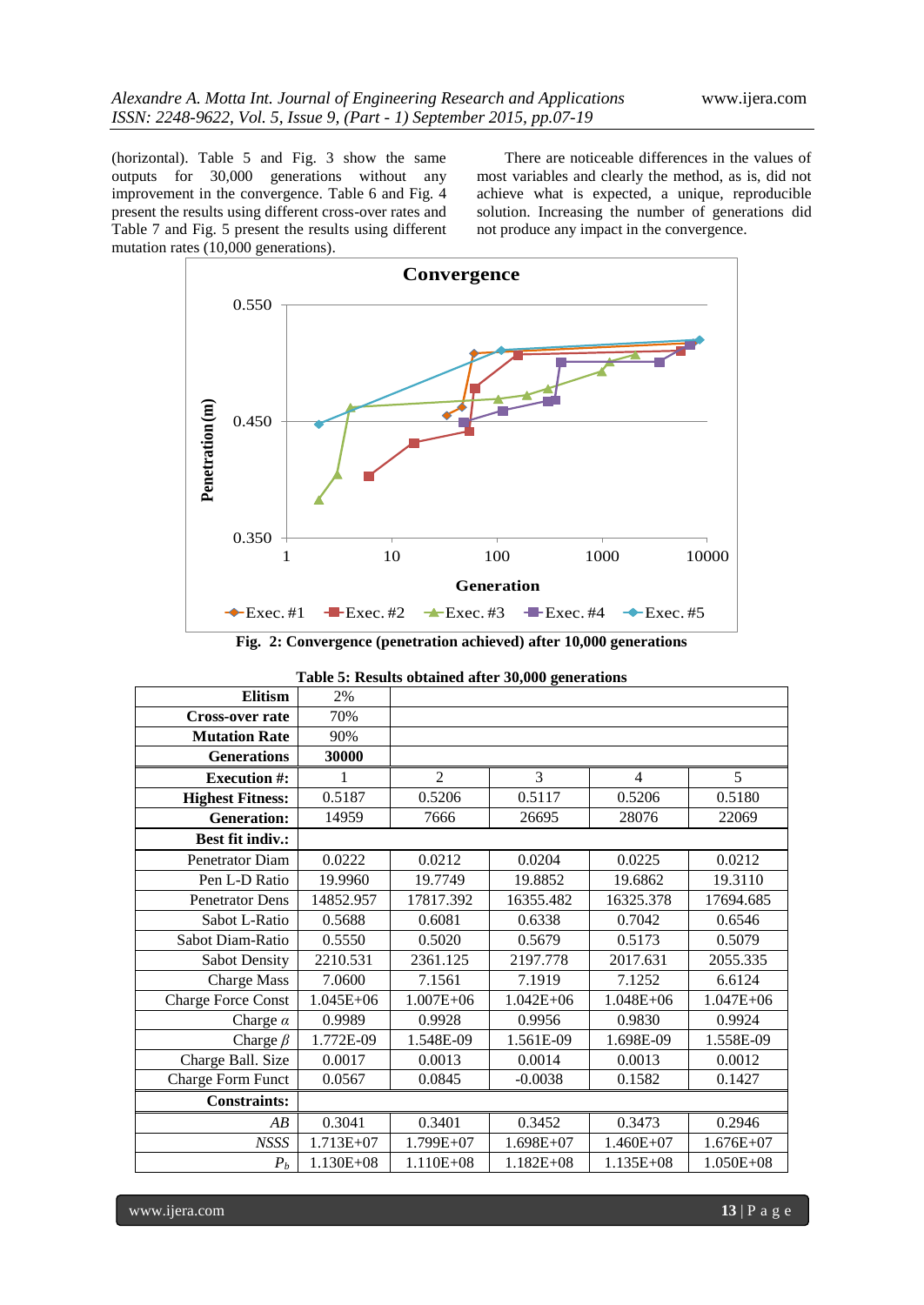

**Fig. 3: Convergence (penetration achieved) after 30,000 generations**

| 1             | $\overline{2}$ | 3             | $\overline{4}$ | 5             |
|---------------|----------------|---------------|----------------|---------------|
|               |                | 2%            |                |               |
| 40%           | 50%            | 60%           | 70%            | 80%           |
|               |                | 90%           |                |               |
|               |                | 10000         |                |               |
| 0.5211        | 0.5209         | 0.5195        | 0.5060         | 0.5116        |
| 1774          | 7195           | 6288          | 7707           | 3770          |
|               |                |               |                |               |
| 0.0205        | 0.0229         | 0.0224        | 0.0202         | 0.0212        |
| 19.3443       | 19.9995        | 19.9028       | 19.9048        | 19.1149       |
| 17858.288     | 14360.685      | 15729.378     | 17897.276      | 17923.025     |
| 0.6459        | 0.5269         | 0.5638        | 0.7234         | 0.6661        |
| 0.5309        | 0.5370         | 0.6065        | 0.5759         | 0.5218        |
| 2212.802      | 2232.409       | 2068.758      | 2158.166       | 2117.647      |
| 7.1469        | 7.0328         | 7.1450        | 6.9197         | 7.0469        |
| $1.014E + 06$ | $1.044E + 06$  | $1.043E + 06$ | $1.047E + 06$  | $1.037E + 06$ |
| 0.9923        | 0.9853         | 0.9849        | 0.9851         | 0.9940        |
| 1.686E-09     | 1.724E-09      | 1.720E-09     | 1.781E-09      | 1.629E-09     |
| 0.0014        | 0.0012         | 0.0013        | 0.0013         | 0.0014        |
| 0.1509        | 0.0520         | 0.0174        | 0.1493         | 0.0258        |
|               |                |               |                |               |
| 0.3441        | 0.3179         | 0.3096        | 0.3161         | 0.3441        |
| 17241404      | 18332357       | 17828085      | 14438789       | 17242462      |
| 111372340     | 112782270      | 113922250     | 109518160      | 113924370     |
|               |                |               |                |               |

**Table 6: Results obtained after 10,000 generations using different cross-over rates**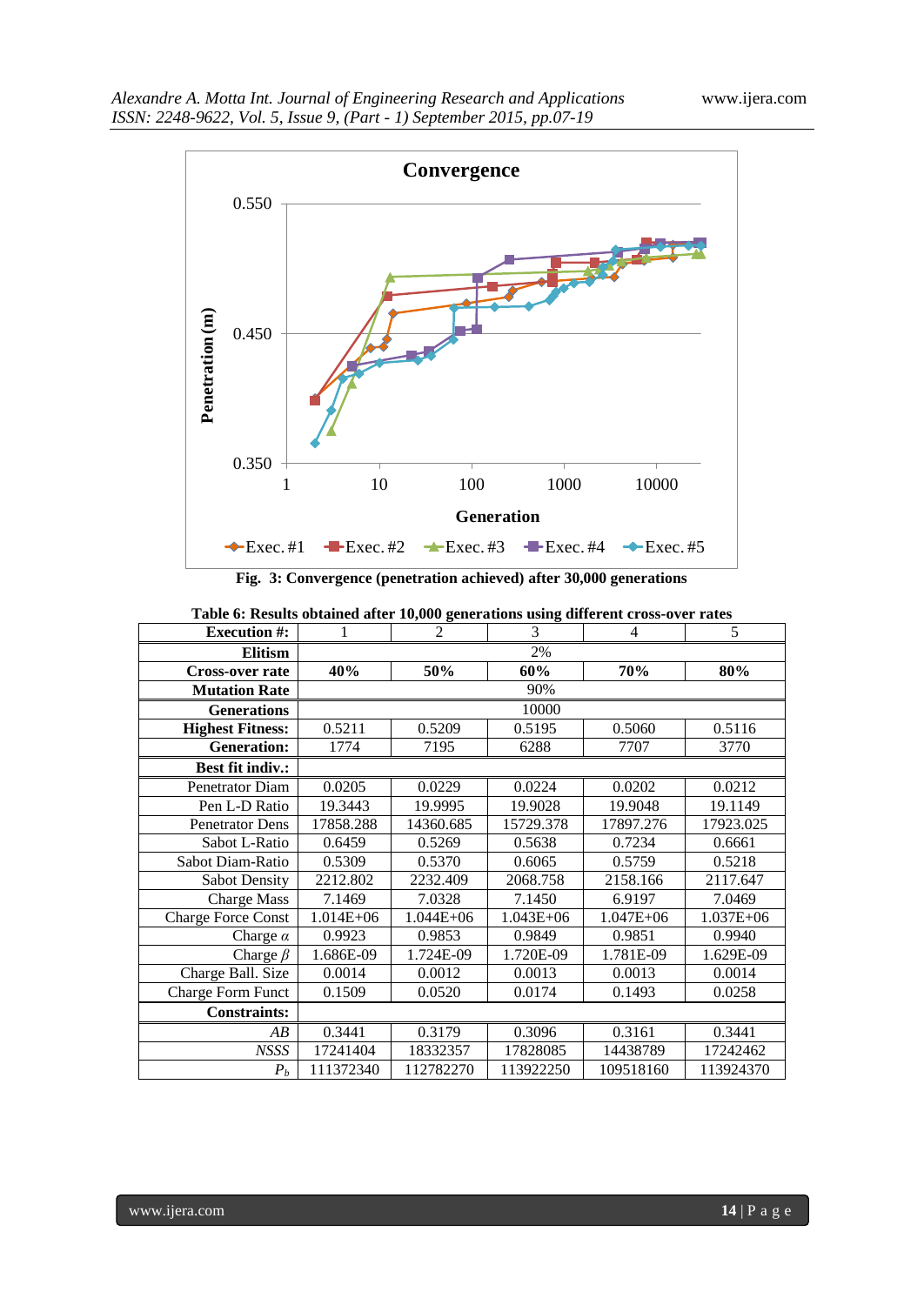

**Fig. 4: Convergence after 10,000 generations using different cross-over rates**

| <b>Execution #:</b>       | 1         | $\overline{2}$           | 3             | $\overline{4}$ | 5             |  |  |  |
|---------------------------|-----------|--------------------------|---------------|----------------|---------------|--|--|--|
| <b>Elitism</b>            |           |                          | 2%            |                |               |  |  |  |
| <b>Cross-over rate</b>    |           |                          | 50%           |                |               |  |  |  |
| <b>Mutation Rate</b>      | 40%       | 50%<br>60%<br>70%<br>80% |               |                |               |  |  |  |
| <b>Generations</b>        |           |                          | 10000         |                |               |  |  |  |
| <b>Highest Fitness:</b>   | 0.5276    | 0.5151                   | 0.5193        | 0.5277         | 0.5252        |  |  |  |
| <b>Generation:</b>        | 3392      | 5747                     | 8601          | 9743           | 7733          |  |  |  |
| <b>Best fit indiv.:</b>   |           |                          |               |                |               |  |  |  |
| Penetrator Diam           | 0.0215    | 0.0208                   | 0.0204        | 0.0206         | 0.0214        |  |  |  |
| Pen L-D Ratio             | 19.8844   | 19.0818                  | 19.0538       | 19.5370        | 19.9750       |  |  |  |
| <b>Penetrator Dens</b>    | 16431.377 | 17454.163                | 18282.739     | 17792.577      | 17078.896     |  |  |  |
| Sabot L-Ratio             | 0.6682    | 0.6437                   | 0.6325        | 0.6188         | 0.5974        |  |  |  |
| Sabot Diam-Ratio          | 0.5378    | 0.5110                   | 0.5115        | 0.5309         | 0.5317        |  |  |  |
| <b>Sabot Density</b>      | 2009.819  | 2267.297                 | 2405.675      | 2271.450       | 2166.429      |  |  |  |
| <b>Charge Mass</b>        | 7.0769    | 6.8986                   | 7.0421        | 7.1705         | 7.0330        |  |  |  |
| <b>Charge Force Const</b> | 1.040E+06 | $1.022E + 06$            | $1.034E + 06$ | 1.025E+06      | $1.020E + 06$ |  |  |  |
| Charge $\alpha$           | 0.9954    | 0.9896                   | 0.9993        | 0.9951         | 0.9863        |  |  |  |
| Charge $\beta$            | 1.748E-09 | 1.677E-09                | 1.610E-09     | 1.550E-09      | 1.695E-09     |  |  |  |
| Charge Ball. Size         | 0.0016    | 0.0012                   | 0.0014        | 0.0013         | 0.0013        |  |  |  |
| Charge Form Funct         | 0.1812    | 0.1128                   | 0.0062        | 0.0401         | 0.1252        |  |  |  |
| <b>Constraints:</b>       |           |                          |               |                |               |  |  |  |
| AB                        | 0.3466    | 0.2813                   | 0.2945        | 0.3211         | 0.3424        |  |  |  |
| <b>NSSS</b>               | 15651065  | 16730535                 | 18227144      | 18199768       | 17863689      |  |  |  |
| $P_b$                     | 112576340 | 106645640                | 112342570     | 113637770      | 110342740     |  |  |  |

| Table 7: Results obtained after 10,000 generations using different mutation rates |  |  |  |  |  |  |  |  |
|-----------------------------------------------------------------------------------|--|--|--|--|--|--|--|--|
|-----------------------------------------------------------------------------------|--|--|--|--|--|--|--|--|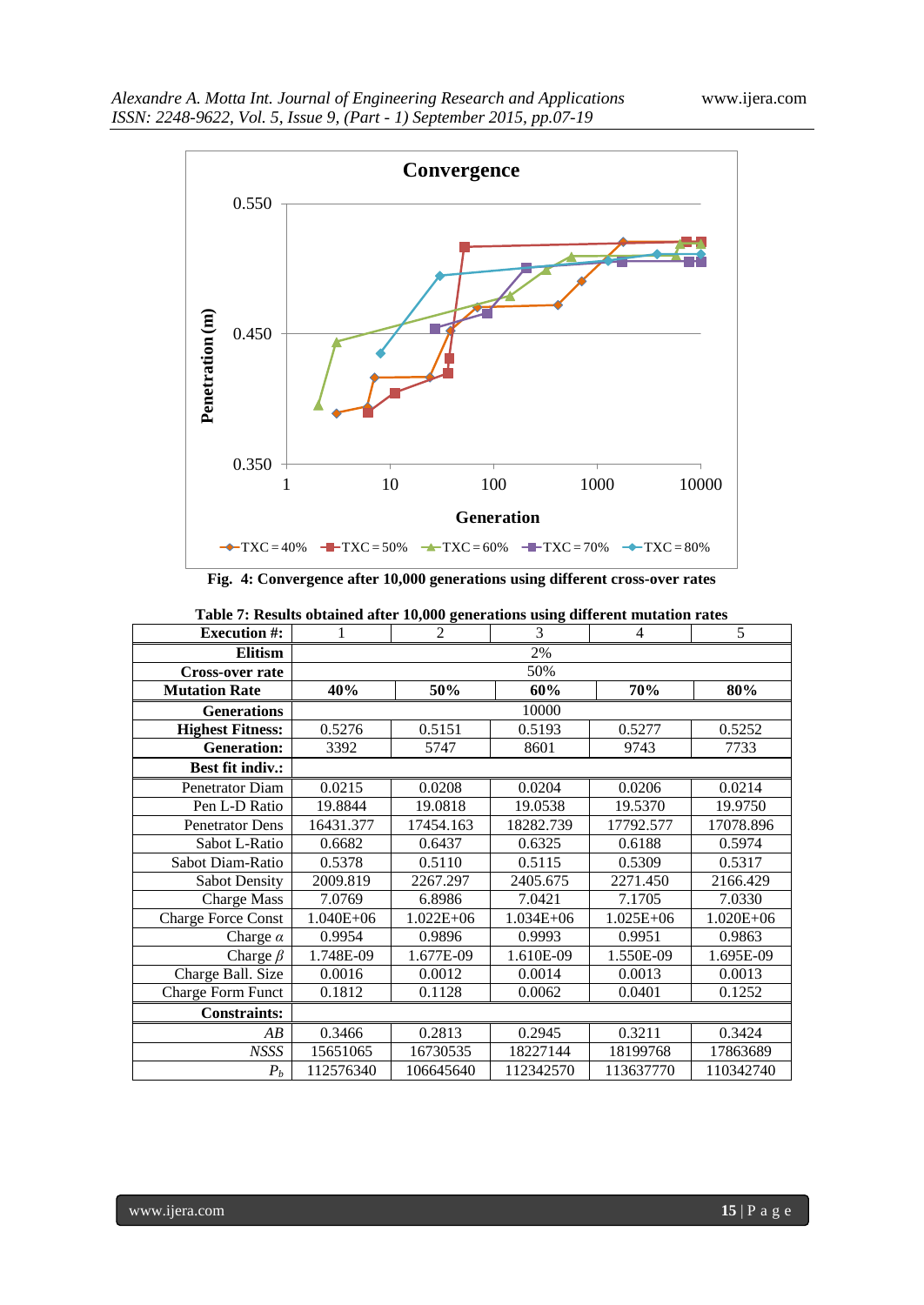

**Fig. 5: Convergence after 10,000 generations using different mutation rates**

#### **3.4 Other strategies to improve convergence**

In order to improve convergence, different penalisation strategies promoting smoother, gradual reduction on fitness as the variables approach the limits of the allowed intervals are implemented. Such strategies were used by Motta & Ebecken (2006) and account for less tangible aspects like loss of accuracy as *AB* moves away from the centre of the allowed interval, increased stowage space required for longer rounds, cost etc. Figure 6 shows multipliers that can

be used to penalise the individuals according to the constraints. The curve for *AB* is parametric of fourth order and was designed to not heavily penalise central values (with respect to the allowed range). The other curves represent linear progressive penalisation after a threshold is reached. These implemented penalisations are for demonstration purposes and specific rules must be developed for individual cases.



Table 8 and Fig. 7 show the results and convergence evolution applying such constraint-related penalties. It can be observed that this conservative approach leads to lower penetration values and that the most fit individual may not be the one with highest penetration.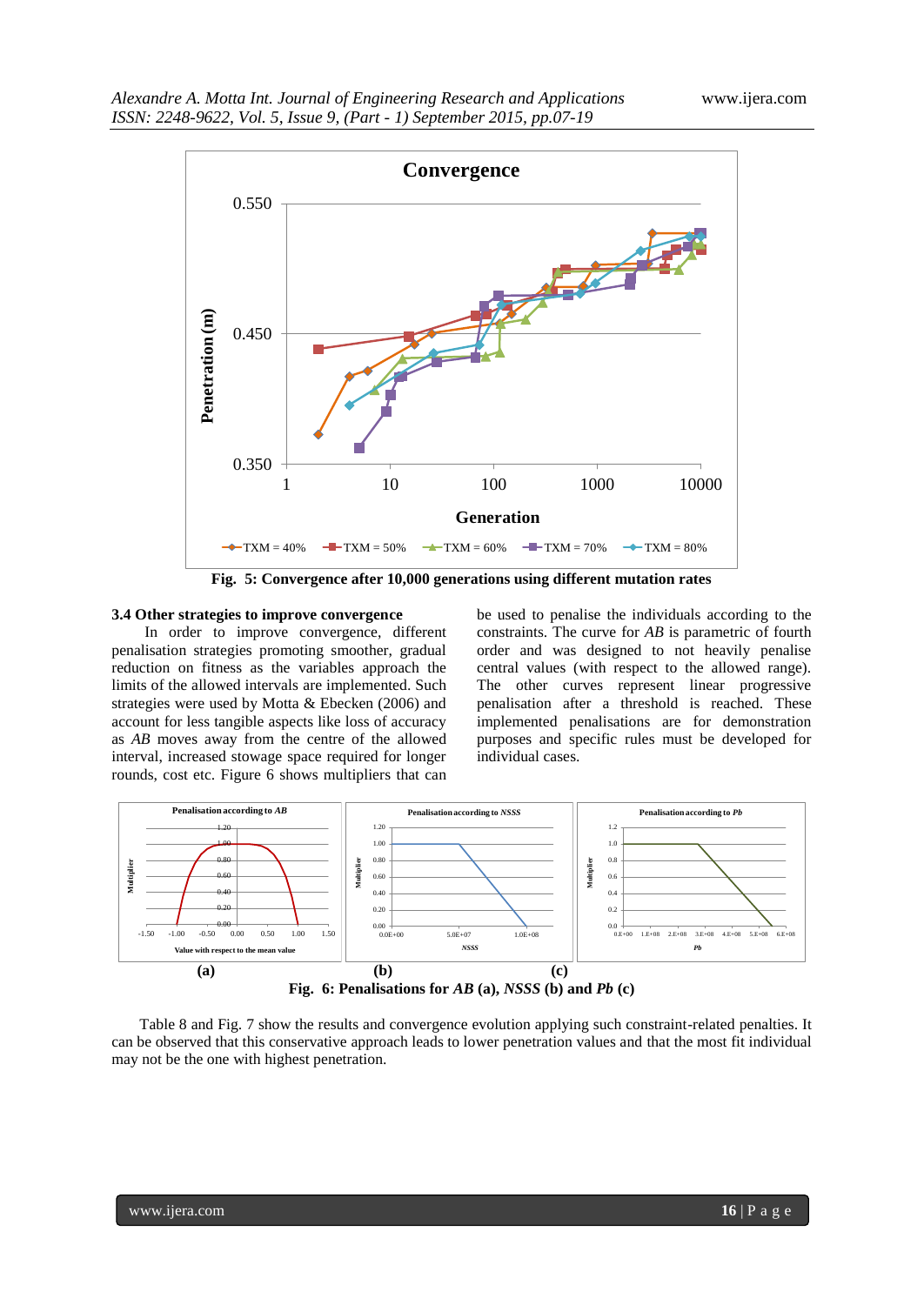| Table 8: Results obtained using constraint-related penalisation |           |               |           |               |           |  |  |  |
|-----------------------------------------------------------------|-----------|---------------|-----------|---------------|-----------|--|--|--|
| <b>Execution #:</b>                                             |           | 2             | 3         | 4             | 5         |  |  |  |
| <b>Elitism</b>                                                  |           |               | 2%        |               |           |  |  |  |
| Cross-over rate                                                 |           |               | 70%       |               |           |  |  |  |
| <b>Mutation Rate</b>                                            |           |               | 90%       |               |           |  |  |  |
| <b>Generations</b>                                              |           |               | 10000     |               |           |  |  |  |
| <b>Highest Fitness:</b>                                         | 0.3665    | 0.3696        | 0.3788    | 0.3729        | 0.3757    |  |  |  |
| <b>Highest Penetration:</b>                                     | 0.3920    | 0.3829        | 0.3868    | 0.3797        | 0.3873    |  |  |  |
| <b>Generation:</b>                                              | 7687      | 3392          | 6174      | 391           | 4712      |  |  |  |
| <b>Best fit indiv.:</b>                                         |           |               |           |               |           |  |  |  |
| <b>Penetrator Diam</b>                                          | 0.0201    | 0.0208        | 0.0202    | 0.0201        | 0.0204    |  |  |  |
| Pen L-D Ratio                                                   | 19.9345   | 19.0921       | 19.8904   | 18.6665       | 19.9337   |  |  |  |
| <b>Penetrator Dens</b>                                          | 17698.183 | 18069.224     | 18251.671 | 15333.106     | 17402.227 |  |  |  |
| Sabot L-Ratio                                                   | 0.8213    | 0.7625        | 0.7575    | 0.7652        | 0.7173    |  |  |  |
| Sabot Diam-Ratio                                                | 0.5101    | 0.5049        | 0.5016    | 0.5051        | 0.5103    |  |  |  |
| <b>Sabot Density</b>                                            | 2146.130  | 2089.920      | 2286.510  | 2091.233      | 2198.692  |  |  |  |
| <b>Charge Mass</b>                                              | 7.1219    | 7.1595        | 7.1907    | 7.1768        | 7.1778    |  |  |  |
| <b>Charge Force Const</b>                                       | 9.923E+05 | $1.007E + 06$ | 1.033E+06 | $1.032E + 06$ | 1.038E+06 |  |  |  |
| Charge $\alpha$                                                 | 0.9733    | 0.9819        | 0.9888    | 0.9903        | 0.9887    |  |  |  |
| Charge $\beta$                                                  | 1.783E-09 | 1.693E-09     | 1.525E-09 | 1.732E-09     | 1.737E-09 |  |  |  |
| Charge Ball. Size                                               | 0.0013    | 0.0014        | 0.0015    | 0.0016        | 0.0017    |  |  |  |
| <b>Charge Form Funct</b>                                        | 0.1221    | 0.0153        | $-0.0158$ | $-0.0359$     | 0.0116    |  |  |  |





Analysts should pay attention to the fact that the individual with higher penetration (performance) may not be the best fit in the population and thoughtful considerations might be necessary to assess whether adequate penalisation criteria are in place.

# **IV. CONCLUSION**

The problem of finding an optimal kinetic ammunition (long rod only) using evolutionary methods is a challenging task due to the high sensitivity of the problem to small variations in the variables involved. The present work is based on the model proposed by Bennett (1998). As the author cites in his work, "the results show clearly the interdependence between the various gun and ammunition parameters, and the penetration that can be achieved'.

The method herein proposed allowed to identify physically meaningful sets of parameters that result in very high penetrations, of the order of 50% above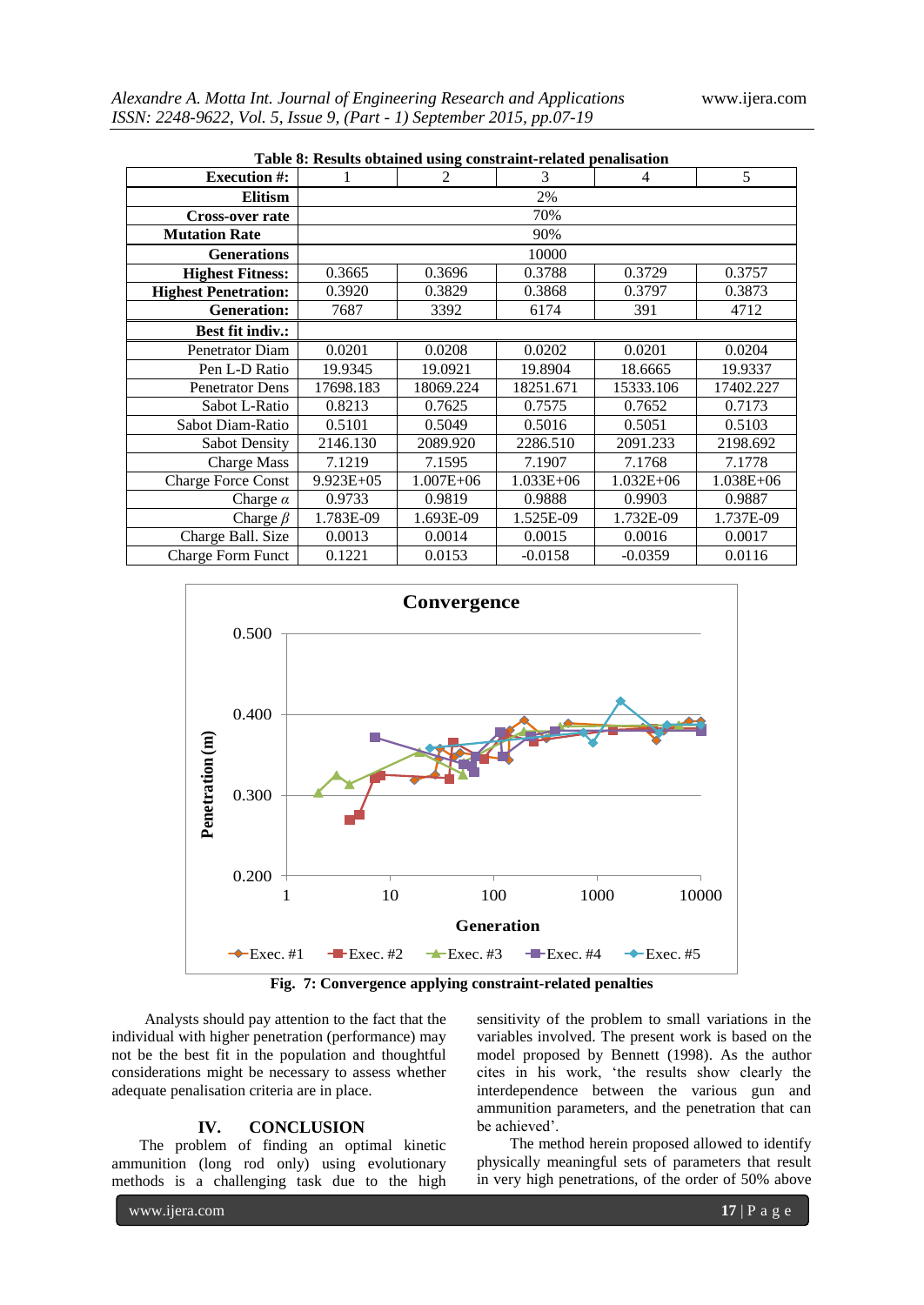the highest value presented in Bennett (1998). Despite of the lack of convergence to a single value – meaning that improvements are still required to find "the optimal" set of parameters, the method provides means to investigate the interdependence between the variables. The resulting differences do not disqualify the method but reinforce the need for keeping a critical thinking.

Traditionally, ammunition designers rely on empirical data and experience to conceive new munitions. The present method provides a novel, innovative approach to improve performance, intending to determine the optimal parameters in the configuration of kinetic ammunition (long rod only). The method can also be easily modified to adopt other models or to take into consideration other set of variables.

## **V. SUMMARY**

The present work introduces a method for the optimization of kinetic energy (long rod only) ammunition with respect to its terminal effects on steel homogeneous targets using an evolutionary method, i.e. Genetic Algorithms. The terminal effect, its performance, is measured by the penetration achieved against rolled homogenous armour (steel) at a fixed distance.

The model adopted in the present work is simple, yet accurate enough to produce acceptable results, including all relevant aspects of the physical problem. It can be altered and improved, but increasing the complexity of the calculations does not alter the purpose of the method presented. Therefore, a simpler model is preferable for demonstration purposes.

Although convergence of the method is yet to be understood and modifications must be implemented to allow the identification of the optimal configuration, results already provide valuable insights on the study of this class of problems and can be used to suggest design modifications to improve performance.

Finally, the authors suggest that artificial intelligence / machine learning can also be incorporated with potential improved results, as well as more sophisticated models.

## **REFERENCES**

- [1.] Alekseevskii, V. P., 1966. Penetration of a Rod into a Target at High Velocity, Combustion, Explosion and Shock Waves; 2: 63-66.
- [2.] Anderson Jr, C. E., Morris, B. L. & Littlefield, D. L., 1992. A Penetration Mechanics Database. SwRI Report 3593/001, Southwest Research Institute, San Antonio, TX.
- [3.] Bennett, M. D., 1998. Long Rod Penetration

Perfomance, *Journal of Battlefield Technology*, Vol. 1, No. 3, pp. 1-6.

- [4.] Doig, A., 1998. Some Metallurgical Aspects of Shaped Charge Liners, *Journal of Battlefield Technology*, Vol. 1, No. 1, pp. 1- 3.
- [5.] Goldberg, D. E., 1989. Genetic Algorithms in Search, Optimization, and Machine Learning. Addison-Wesley: Boston., MA, USA.
- [6.] Goldsmith, W., 1999. Non-Ideal Projectile Impact on Targets, *International Journal of Impact Engineering*; 22: 95-395.
- [7.] Grace, F. I., 1993. Nonsteady Penetration of Long Rods into Semi-Infinite Targets, *International Journal of Impact Engineering*; 14: 303-314.
- [8.] Held, M., 1991. Hydrodynamic Theory of Shaped Charge Jet Penetration, *Journal of Explosives and Propellants*, Vol. 9, pp. 9- 24.
- [9.] Hohler, V. & Stilp, A., 1977. Penetration of Steel and High Density Rods in Semi-Infinte Steel Targets, *Proceedings Third International Symposium on Ballistics*, Karlsruhe, Germany.
- [10.] Hohler, V. & Stilp, A., 1978. Study of the Penetration Behaviour of Rods for a Wide Range of Target Densities", *Proceedings Fourth International Symposium on Ballistics*, Monterey, California.
- [11.] Lan, B., & Wen, H. M., 2010. Alekseevskii-Tate Revisited: an Extension to the Modified Hydynamic Theory of Long-Rod Penetration, Sci. China, Ser, E. 53(5): 1364- 1373.
- [12.] Longdon, L.W., 1987. Textbook of Gunnery and Ballistics, Vol. 1, HMSO, London.
- [13.] McCoy, R. L., 1999. Modern Exterior Ballistics, Schiffer Publishing Ltd, Atglen, PA.
- [14.] Motta, A. A., 2004. Underwater Explosive Charges Optimization with Respect to Their Terminal Effects on Submerged Steel Structures. DSc Dissertation, Federal University of Rio de Janeiro/Rio de Janeiro.
- [15.] Motta, A.A., & Ebecken, N.F.F, 2006. On the Application of Genetic Algorithms in Underwater Explosive Charges Optimization, *International Journal for Computational Methods in Engineering Science and Mechanics*, Vol. 8, Iss. 1. DOI: 10.1080/15502280601006140.
- [16.] Jones, S. E., Gillis, P. P. & Foster, J. C., 1987. On the penetration of semi-infinite targets by long Rods. *Journal of the Mechanics and Physics of Solids*; 35(1): 121-131.